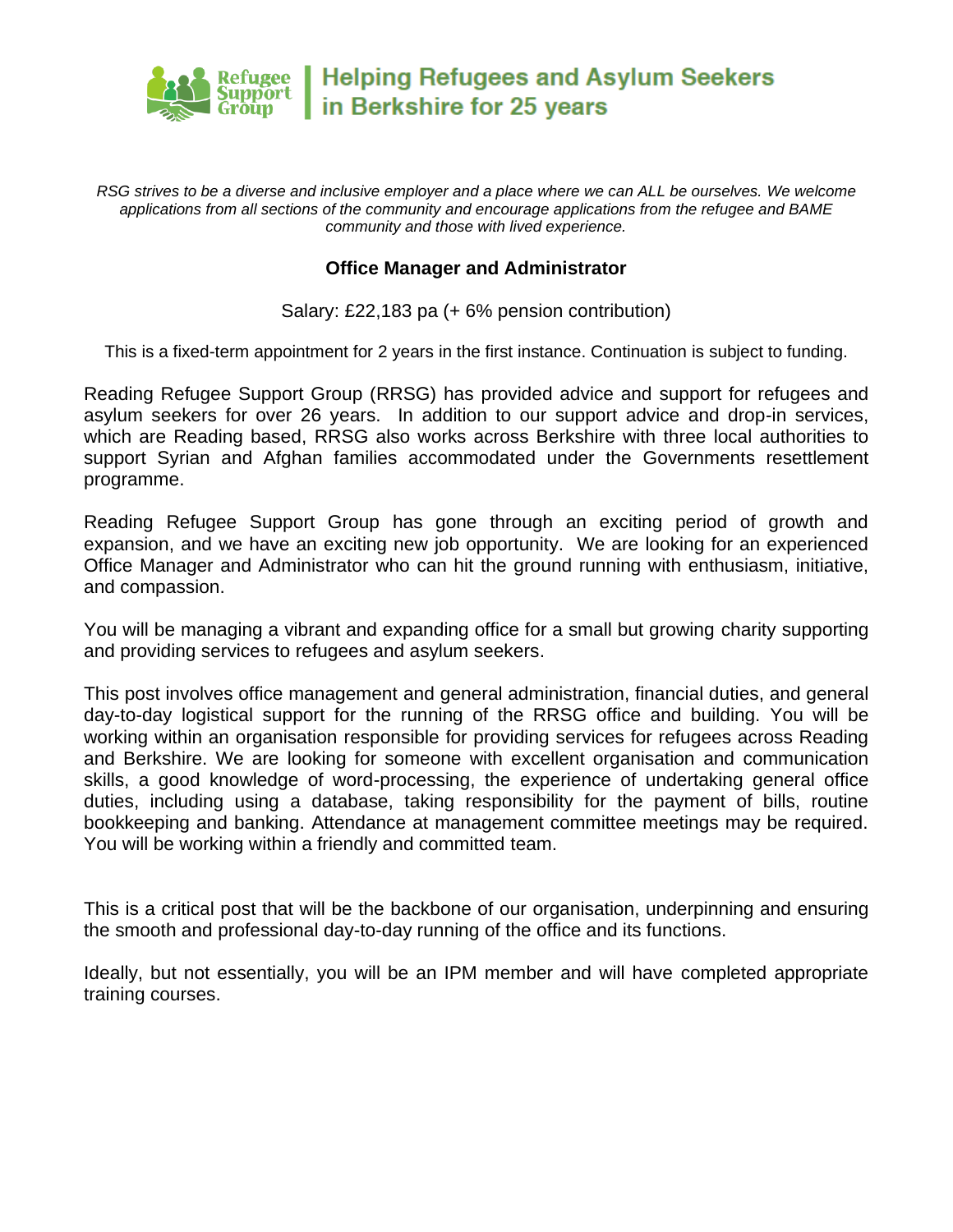### **Terms and Conditions:**

Full time 37.5 hours per week, 2-year fixed-term contract (continued subject to funding).

- Salary JNC 2021 Scale 5 SP 12 17 Starting point 12 £22,183 + 6% pension contribution. Progression subject to annual appraisal.
- Holidays: 25 days per year (plus additional day per year worked to a max of 30 days) plus bank holidays.
- Christmas leave allowance.
- Bike to Work scheme.
- Counselling support on request.

## **To apply**:

Download an application pack from [www.rrsg.org.uk/jobs](http://www.rrsg.org.uk/jobs)

You can request an application pack from: RSG, 1st Floor RISC, 35-39 London Street, Reading, RG1 4PS Telephone: 0118 950 5356 Email: admin@rrsg.org.uk

### **Key dates: Please make a note of the Interview Date.**

| <b>Closing Date for Applying</b> | Monday 21 February 2022            |
|----------------------------------|------------------------------------|
| Shortlisting                     | Tuesday 22 February 2022           |
| Interview                        | Tuesday 1 <sup>st</sup> March 2022 |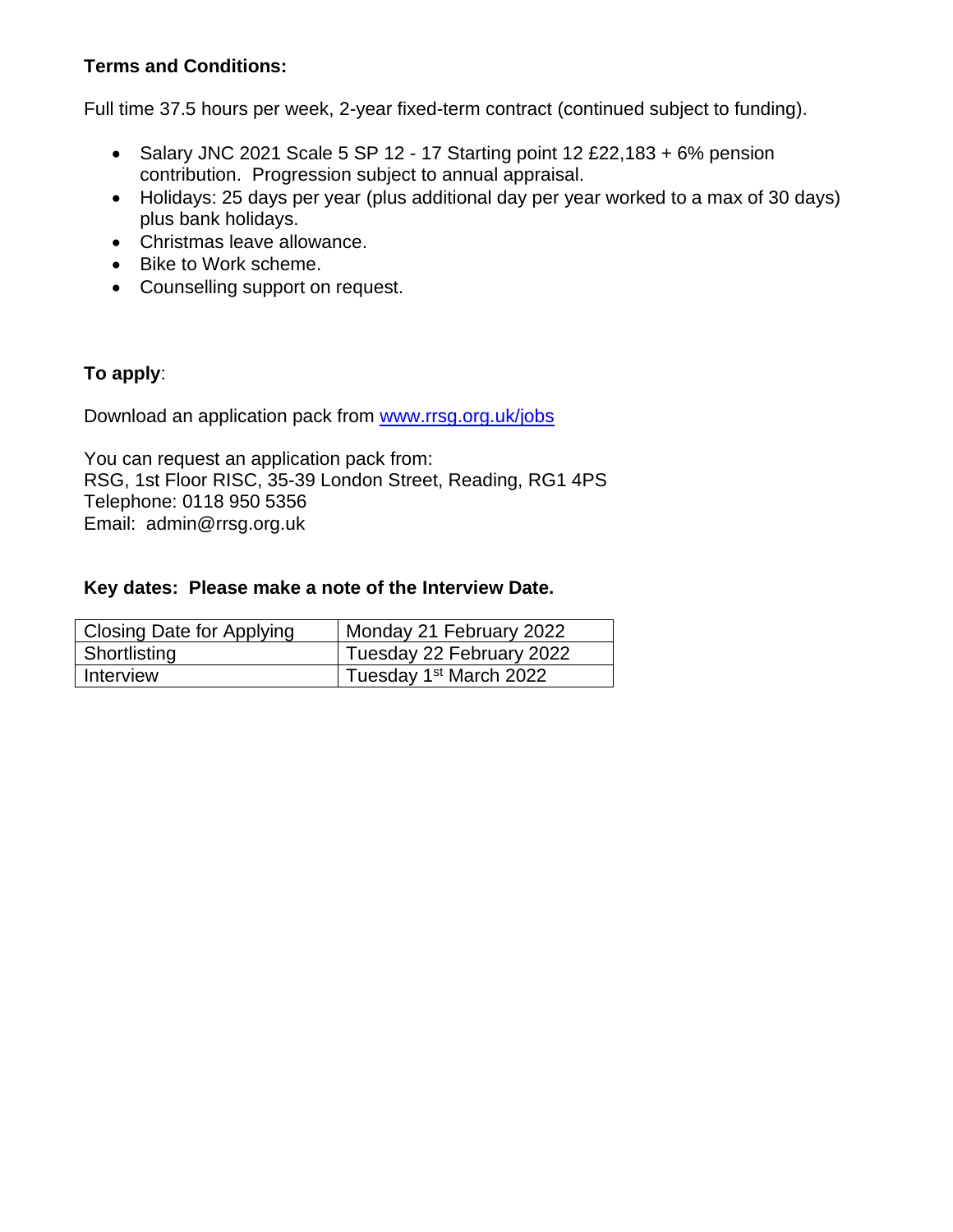# **Job Description:**

| <b>Job Title</b>                                 | <b>Office Manager</b>                                                                                                                                                                                                                                                                                                                                                                                                                                                                                                                                                                                                                                                                                                                                                                                                                                                |  |
|--------------------------------------------------|----------------------------------------------------------------------------------------------------------------------------------------------------------------------------------------------------------------------------------------------------------------------------------------------------------------------------------------------------------------------------------------------------------------------------------------------------------------------------------------------------------------------------------------------------------------------------------------------------------------------------------------------------------------------------------------------------------------------------------------------------------------------------------------------------------------------------------------------------------------------|--|
| <b>Reporting</b><br><b>Responsibilities</b>      | Reporting directly to the HR Manager                                                                                                                                                                                                                                                                                                                                                                                                                                                                                                                                                                                                                                                                                                                                                                                                                                 |  |
| <b>Main Purpose</b>                              | To provide reception and administrative support to the<br>$\bullet$<br>operational running of RRSG's office.<br>To assist the drop-in centre coordinator on the running of<br>the drop-in centre.<br>To assist the HR Manager with the management of the<br>office in relation to HR records, Health and Safety,<br>recruitment exercises and management of the HR<br>Breathe database.<br>To provide administrative and executive support to the<br>$\bullet$<br>CEO and Deputy CEO as required.<br>To maintain and ensure the safe and smooth running of<br>$\bullet$<br>the RRSG offices for staff, volunteers, services users<br>and visitors.                                                                                                                                                                                                                   |  |
| <b>Main Tasks and</b><br><b>Accountabilities</b> | To answer the front door and signpost enquiries and<br>$\bullet$<br>visitors quickly and efficiently, ensuring good<br>communication with the visitor or service user.<br>To offer people a warm welcome and manage the<br>reception waiting area sensitively but professionally.<br>Deal with telephone & general email enquiries<br>$\bullet$<br>appropriately and promptly<br>Assist the Drop-in Coordinator with running the drop-in<br>centre.<br>Manage the petty cash and banking processes in<br>coordination with the Finance Manager.<br>To manage office supplies and stationery, ensuring that<br>$\bullet$<br>stocks and supplies are maintained at an operational<br>level.<br>To take and circulate staff meetings and other meetings<br>as requested and ensure good communication across<br>the team using the website, Sharepoint and social media |  |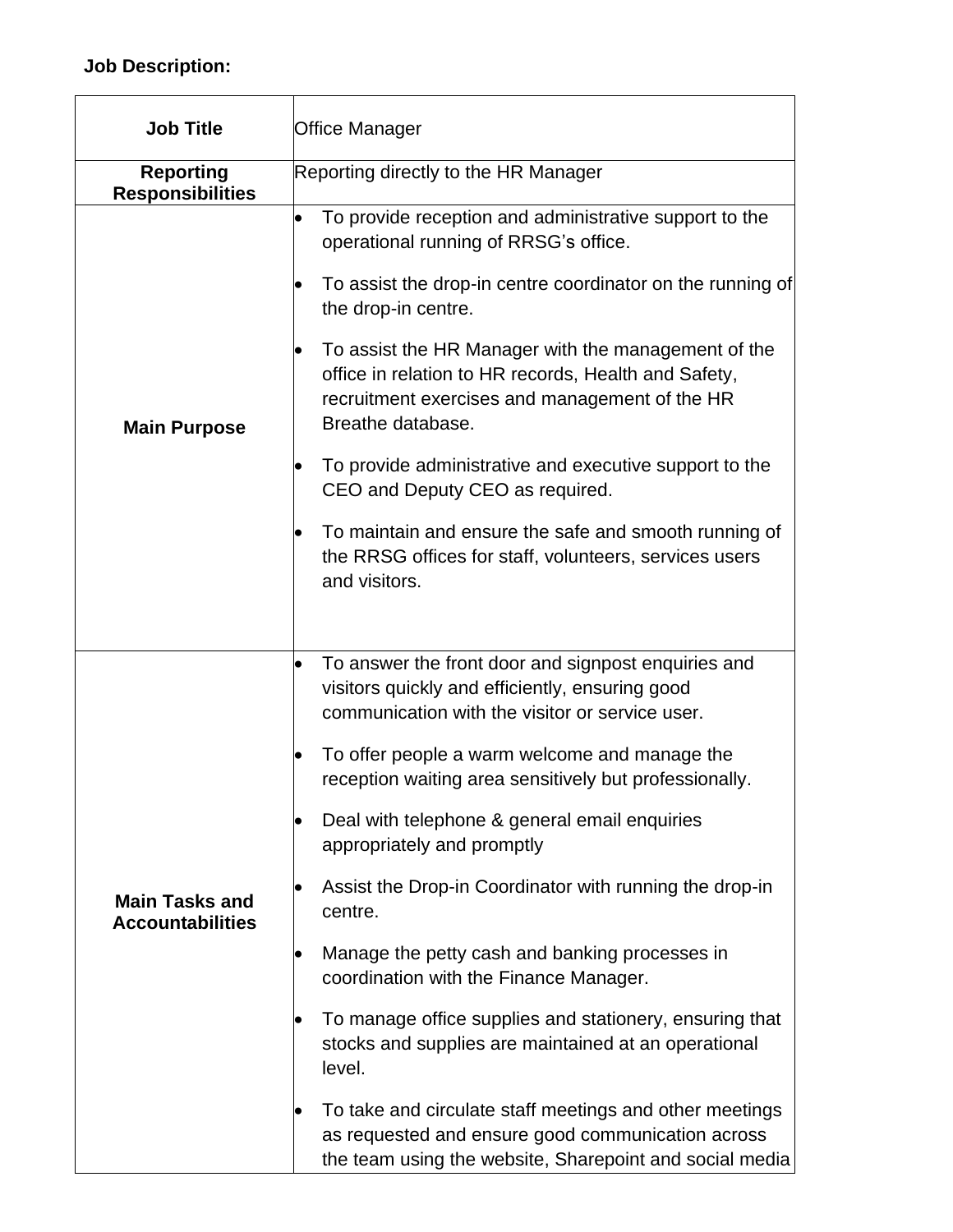| tools.                                                                                                                                                                                                                            |
|-----------------------------------------------------------------------------------------------------------------------------------------------------------------------------------------------------------------------------------|
| Organise client events such as Christmas<br>parties/presents in coordination with other staff.                                                                                                                                    |
| Other duties as may arise from time to time around<br>Office, Admin and HR duties.                                                                                                                                                |
| To carry out all of the above in accordance with the aims<br>and values of Reading Refugee Support Group, in<br>particular, its Confidentiality and Equal Opportunity and<br>Safeguarding policies as well as the Data Protection |